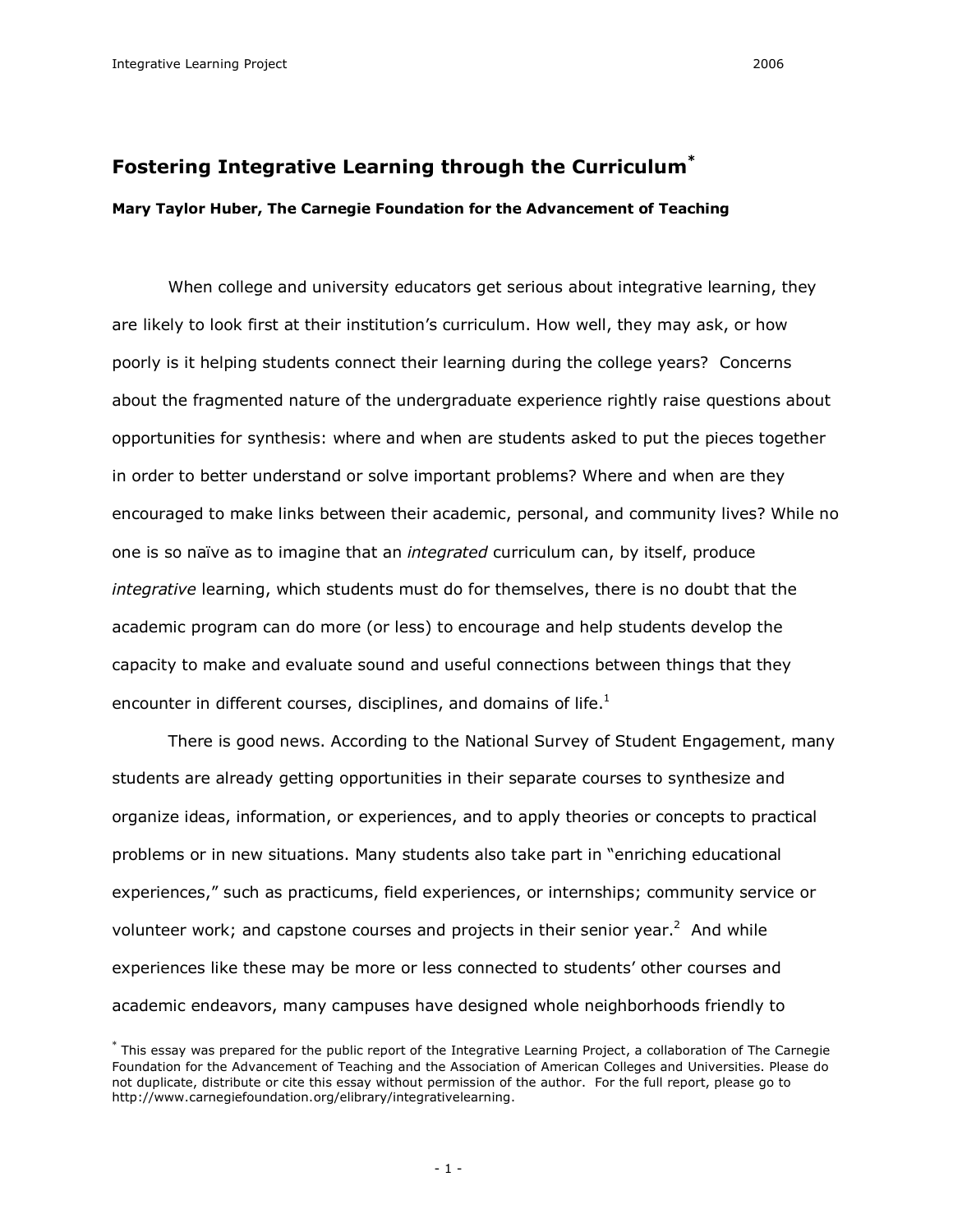integrative learning: for example, lively interdisciplinary programs and centers, or honors programs and learning communities—often accompanied by special attention to academic advising, co-curricular activities, and other student services.

While certain kinds of coursework, enrichment experiences, and special programs increase the chance that students will receive encouragement and guidance for integrative learning, many colleges and universities are trying to be more intentional about helping students—and faculty—understand its value as an overarching educational goal. Getting everyone to think beyond the level of the course is a challenge. Because the havens currently available often house only a few students, or provide only occasional or temporary accommodation, institutions are now asking how to build links into the regular curriculum, and create opportunities for *all* students to integrate their learning at multiple points *throughout* their college careers.

#### Opportunities for Integration

Like all intellectual capacities, integrative learning has a developmental dimension that can be helped or hindered along the way. Whether one thinks of students' intellectual development in terms of the stages identified by William Perry (1999), or according to some other scheme, it is clear that students need multiple opportunities to practice integration early, late, and in between. It takes time to master intellectual arts that can be used to make productive, provocative, and memorable connections between disciplines and domains that are usually isolated, separated, or kept apart. According to one perceptive student in a Mathematics and English learning community at the College of San Mateo, "it's about tying things together that don't seem obvious, like running times and gender equity" (Burke and Mach, 2005). To be sure, students may perform in relatively unsophisticated ways at the start, but that is no reason to leave them to their own devices until suddenly asking them to synthesize their learning in a capstone project in their senior year. Success is more likely if integrative learning is not left until the end.

 $-2-$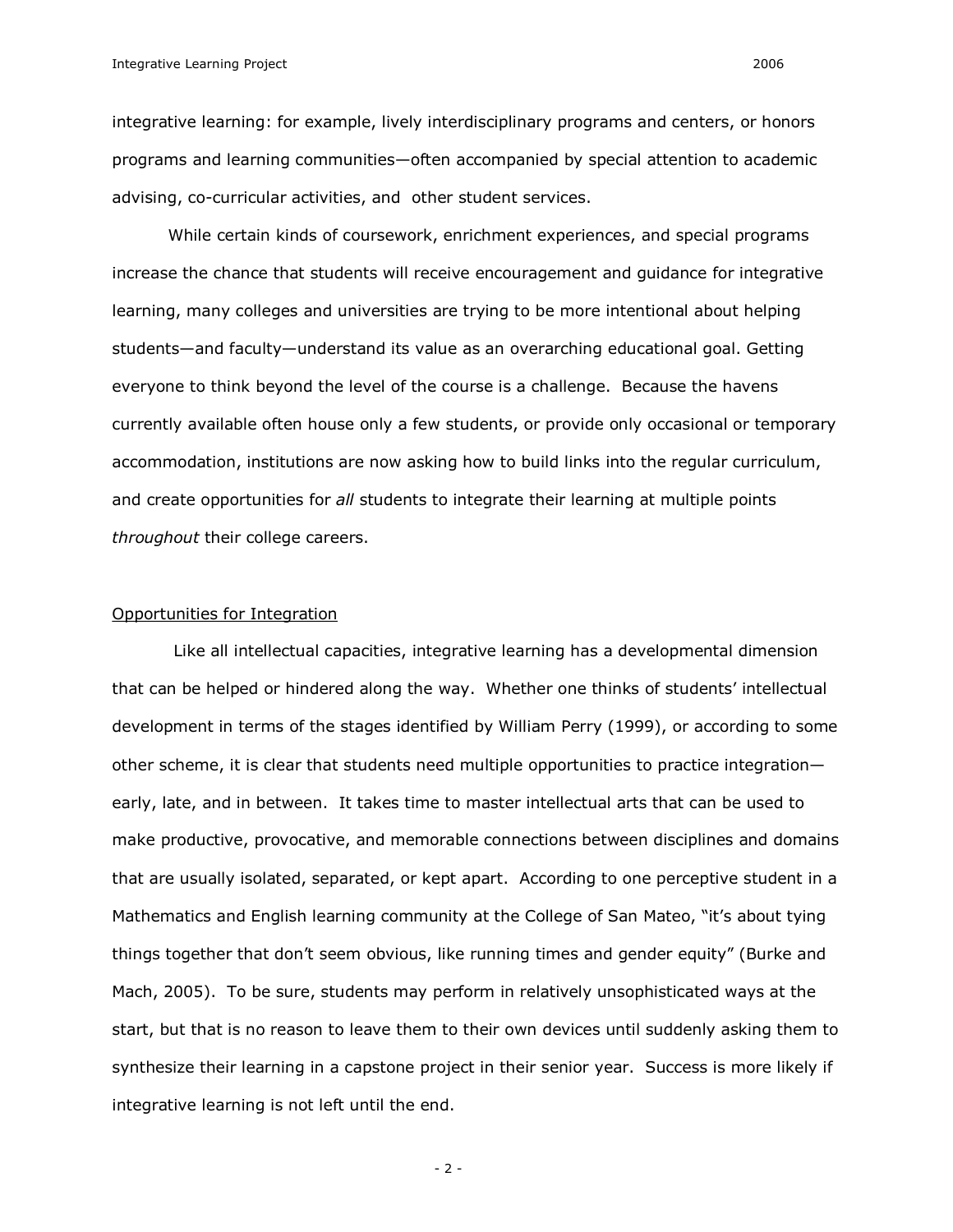Data from the Catalyst Project at the State University of New York at Oswego suggest that many students enter college with an interest in integration, but that other concerns soon take over as they become accustomed to the divisions of the curriculum and the disruptions of campus life. However, if institutions build on undergraduates' integrative proclivities from the start, affirming integration as an important educational goal, and training them in the necessary skills, then students will have a better chance. Undergraduates can enrich their more specialized educational experiences with insights into how each contributes to a larger picture, and build more sophisticated pictures of the world (and themselves) as their knowledge of particulars broadens and deepens. $3$  This is what Andrea Leskes means when she says that integrative learning should take its "place

alongside breadth and depth as a hallmark of a quality undergraduate… education" (2004, 4).

Giving *all* students these opportunities is equally important. Integrative learning is not just for students in the liberal arts and sciences, nor is it just for the best prepared or most talented. Indeed, at La Guardia Community College, integrative learning is seen as particularly important for students who are under-prepared, helping them link basic skills courses with the content courses they want so much to pursue in the liberal arts, business, or health professions. Many among LaGuardia's largely immigrant and minority student body "struggle under the load of full-time jobs and full-time class schedules, barely managing to meet the demands of each….LaGuardia seeks to transform the hurried, fragmented nature of our students' education by creating substantial, integrated connections between their courses and helping them link coursework to the rest of their lives" (Arcacio, Eynon, and Clark, 2005, 15).

### Integration by Design

How are institutions arranging curricular (and co-curricular) experiences that encourage and promote integrative learning? Many of the building blocks for curricular

 $-3-$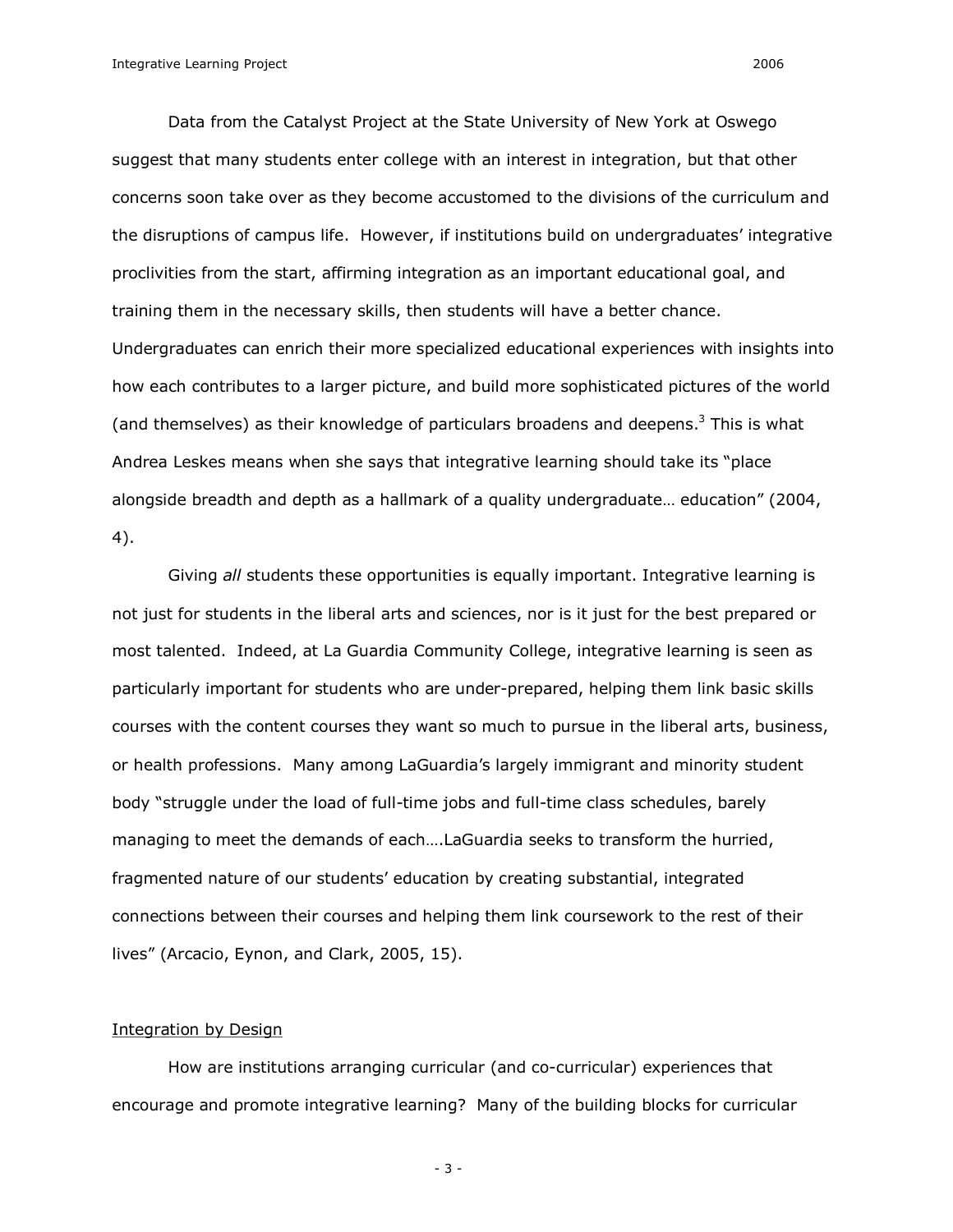Integrative Learning Project 2006

coherence are well-known: learning communities that link courses in order to help students make meaningful integrations of subject matter across disciplines; capstone projects that ask junior or senior students to apply what they've learned to solve an unscripted problem; even full-blown core curricula ranging over four years. Often, a campus will have several useful pieces in place, but still find that these programs need to be enriched—by directly addressing students, as SUNY Oswego is doing by asking new students to think about their learning goals during freshman orientation; by creating better connections between general education and the major, as Philadelphia University is doing by involving both professional and liberal arts faculty in the design and assessment of the capstone project; by better articulating enrichment experiences with other parts of the program, as Michigan State University is doing by connecting study-abroad experiences with students' plans for future academic and vocational choices; or by strengthening key areas, as Portland State University is doing for its core curriculum's middle (sophomore and junior) years.

One of the most obvious sites for curricular integration is the general education program, especially when distribution requirements devolve, as they often seem to, into what Daniel Bell once called a "mishmash" of "only superficially connected" courses.<sup>4</sup> This is what happened at Salve Regina University, in Newport, Rhode Island. According to Stephen Trainor, Salve's dean of undergraduate studies, the university began its process of change with "an undergraduate curriculum of 48 credit units, which were pretty much stand-alone courses, at the end of which we said: Students! You integrate now! That was not good enough. We wanted to help them integrate by design" (2006). In 2001, faculty at Salve proposed a number of new models, and eventually chose a four-year core curriculum, combining four core courses, over the freshman and sophomore years (Seeking Wisdom; What it Means to be Human; Christianity in Dialogue with World Religions; and Philosophy and Responsibility). These are followed by a core complement of 11 courses selected from a relatively small number of offerings in seven subject areas, and a senior capstone designed to integrate the core curriculum with the major and other student experiences.

 $-4-$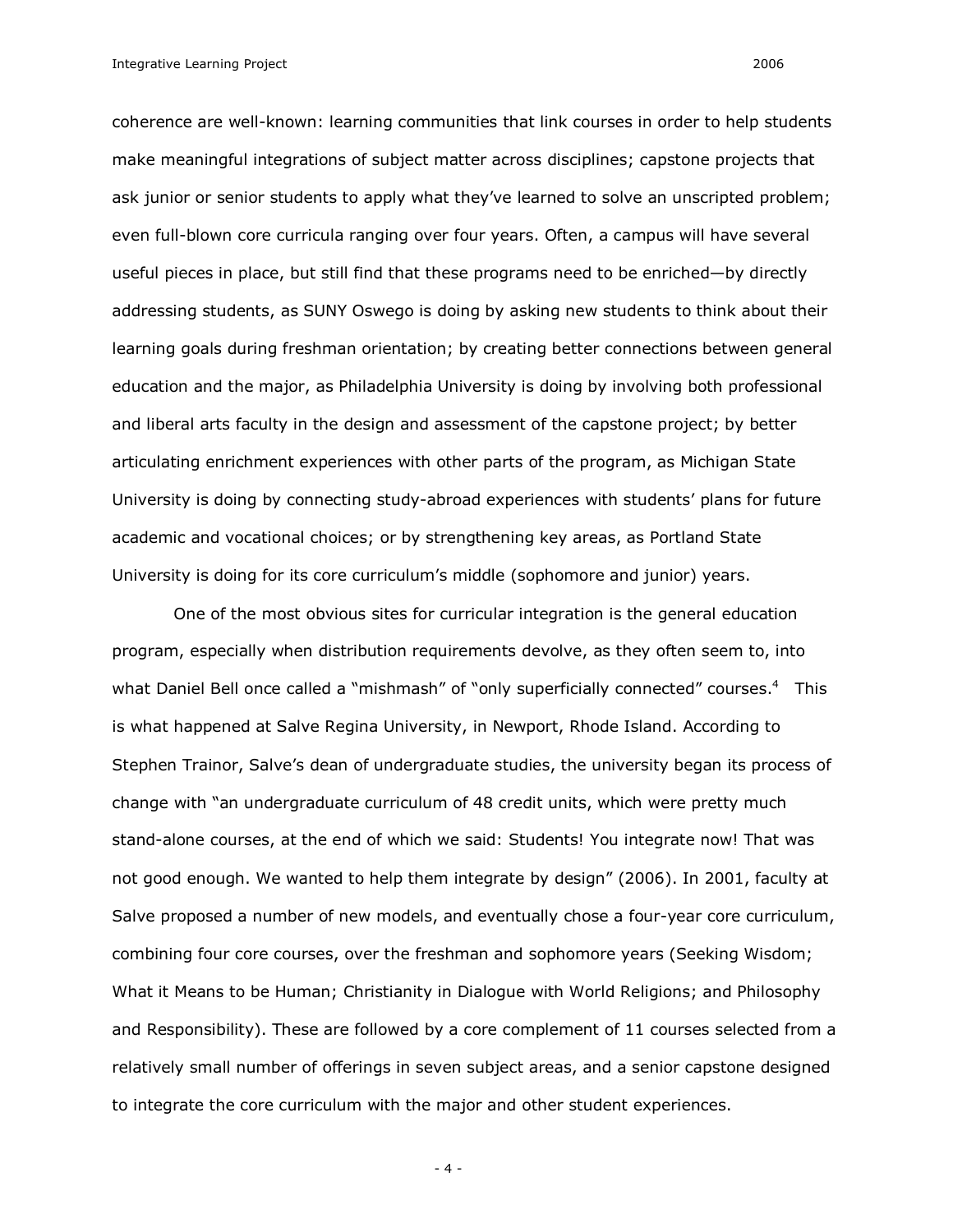With four goals and twenty-eight objectives to meet, Salve Regina's core is on the more elaborated end of the continuum of integrated curricula, but more modest models can move undergraduate education in the same direction. For example, faculty at the Massachusetts College of Liberal Arts transformed an older system of distribution requirements into a new core curriculum that moves from direct instruction in basic competencies (composition and critical reading, mathematics, computer literacy and foreign language), to the development of these skills in four subject domains (human heritage, self and society, science and technology, and the creative arts). The new curriculum culminates in an interdisciplinary capstone for the core taken in the junior year, to help students bring things together so that they can use the skills honed in that integrative experience to enhance their junior and senior work in their major.

The idea of integrating an entire curriculum (and not just general education) through a set of cross-cutting skills and abilities also has wide appeal. For some institutions, like Carleton College, these "literacies" are key to creating "coherence out of chaos." Some of Carleton's academic departments have mapped their courses onto a matrix to "identify where and how often students have opportunities to work on key skills." The college is also using its Sophomore Writing Portfolio as a "portal to the curriculum" for faculty and students alike. Assembled by students from their first two years of coursework in at least two of the college's four divisions, these portfolios enable faculty to better understand how students are developing their capacities to observe; analyze complex information; interpret data, texts, or performances; identify and use appropriate sources; and articulate and support a thesis-driven argument. Even more importantly, the Portfolio project has helped to create a common language across campus for talking about these skills and making students "aware of larger learning objectives" (Bierman, Ciner, Lauer Glebov, Rutz, and Savina, 2005).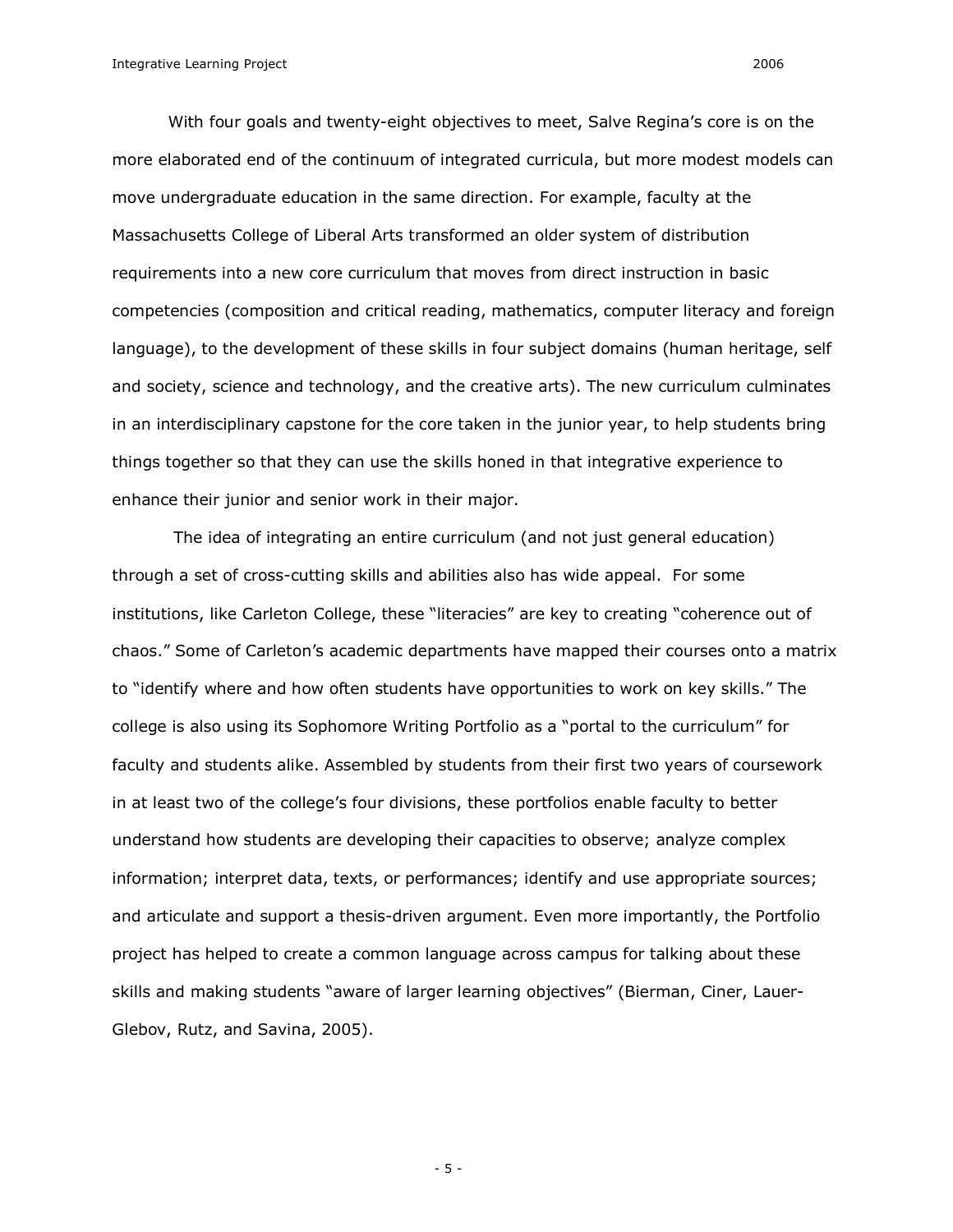Such attention to students' understanding of the kinds of learning they are expected to master across the curriculum is another way of communicating to them the value that the institution places on integrative learning itself.

# Integrating Learning, Integrating Lives

No matter how coherently the curriculum is structured, how carefully "literacies" are threaded through coursework, how well co-curricular and community experiences are articulated with academic work, students have to make sense for themselves of what they learn. And, at a number of institutions, educators are providing students with occasions and tools to help them do so. These occasions are important. Like everyone else, students are busy—even those of traditional college age on residential campuses are likely to be holding jobs as well as going to class— and they often compartmentalize their lives as a strategy to get from one experience to another as quickly as possible. Under time pressures like these, it is hard to stop and reflect on what's happening, to think about its meaning for one's intellectual, civic, and vocational aspirations, especially when there are so few cultural models for how to do so productively.

Providing students with structured opportunities for reflection is of growing interest on campuses concerned with integrative learning. While these can take a variety of forms for example, Michigan State's counseling workshops for study-abroad students, or SUNY Oswego's periodic "catalyst" questions—many educators are exploring the potential of portfolios (especially electronic ones) as an accompaniment to the formal curriculum. What's common to this whole set of approaches is their capacity to encourage integrative learning by helping students develop ways of thinking and talking about intellectual growth.

The electronic portfolio is one of the most flexible of these tools, providing prompts for students to "select, collect, reflect, and connect" their academic work—including graphics, audio, and video—over their whole college career. At Portland State University, a leader in the national e-portfolio movement, students begin such a collection in their year-

 $-6-$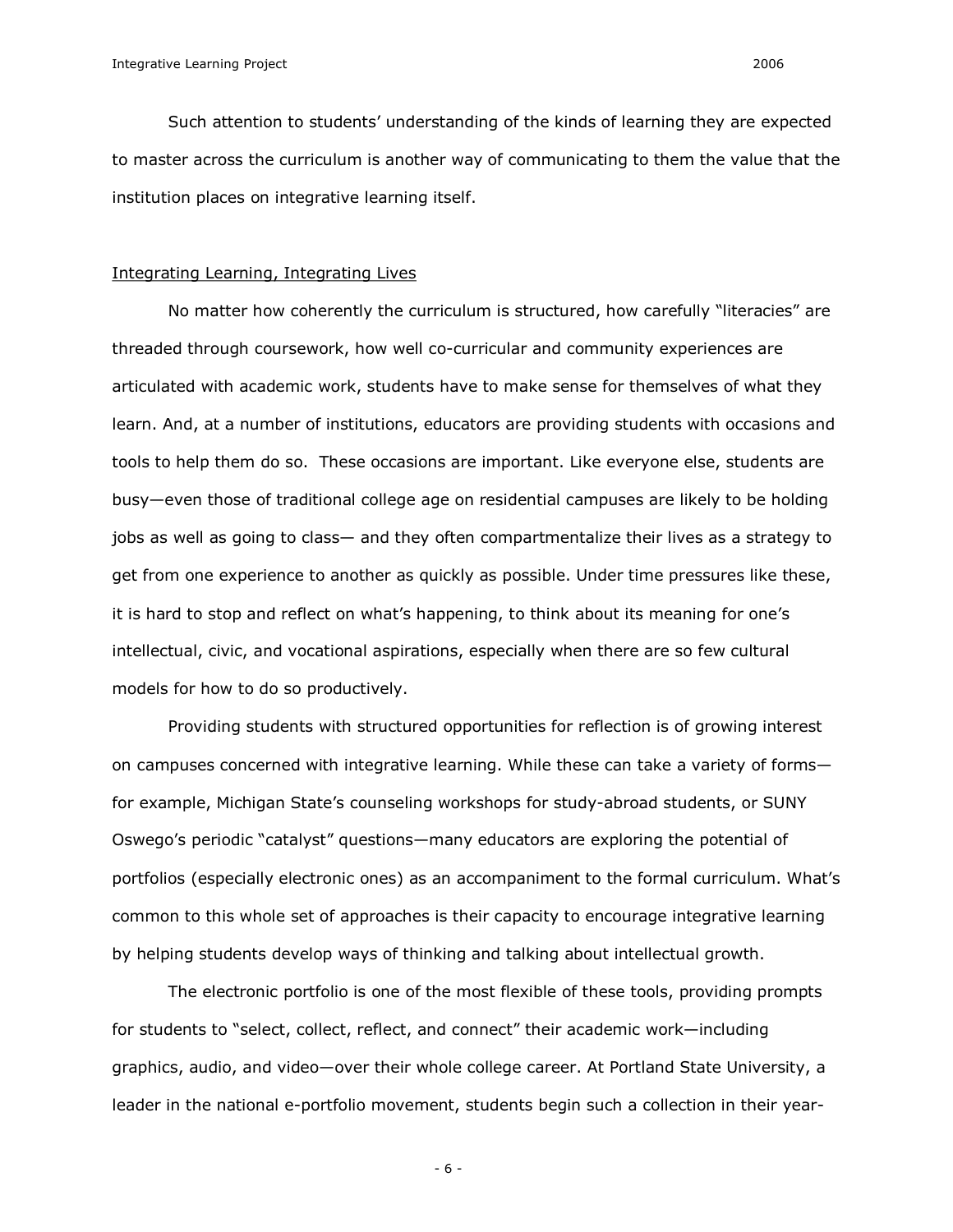Integrative Learning Project 2006

long freshman inquiry course, and learn to reflect on it in light of the institution's four general education goals: communication, critical thinking, social responsibility, and the diversity of human experience. Seen as a natural complement to University Studies, PSU's innovative four-year core curriculum, e-portfolios are now being extended into the sophomore inquiry course, and campus leaders are brainstorming ways to carry them forward into the junior and senior years "as a tool for integrating not only general education coursework but the display of disciplinary work as well" (Flower, 2005, 23). To make sure that the advantages extend to all their students, PSU plans to use e-portfolios in sophomore and junior "transfer transition" courses, as a way for incoming students to reflect on how their college work elsewhere relates to PSU's educational goals.

Portfolio programs oriented to integrative learning invite students to go beyond their academic work. At La Guardia Community College, for example, several thousand students are building e-portfolios "designed to help students connect classroom, career, and personal goals and experiences" (Aarcario, Eynon, and Clark, 2005, 16). Many La Guardia students have become interested in creating views for multiple audiences - for their professors and for future employers, but also for family and friends. Some even do multiple iterations, bringing their different interests together as they change and develop over time. This medium has great potential to help students take a more intentional, deliberative and reflexive stance towards their future vocation, providing, as Ellen Lagemann has argued, "the theme that links the different experiences that define an individual's education" (2003, p. 8).

#### Strengthening the Integrative Potential of the Academic Program

Clearly, there are many ways to strengthen the integrative potential of an academic program, from approaches which focus on the structure of general education, or on ties between general education and the major, to approaches which give students tools that they themselves can use to connect their learning with their lives. Which ones make the

 $-7 -$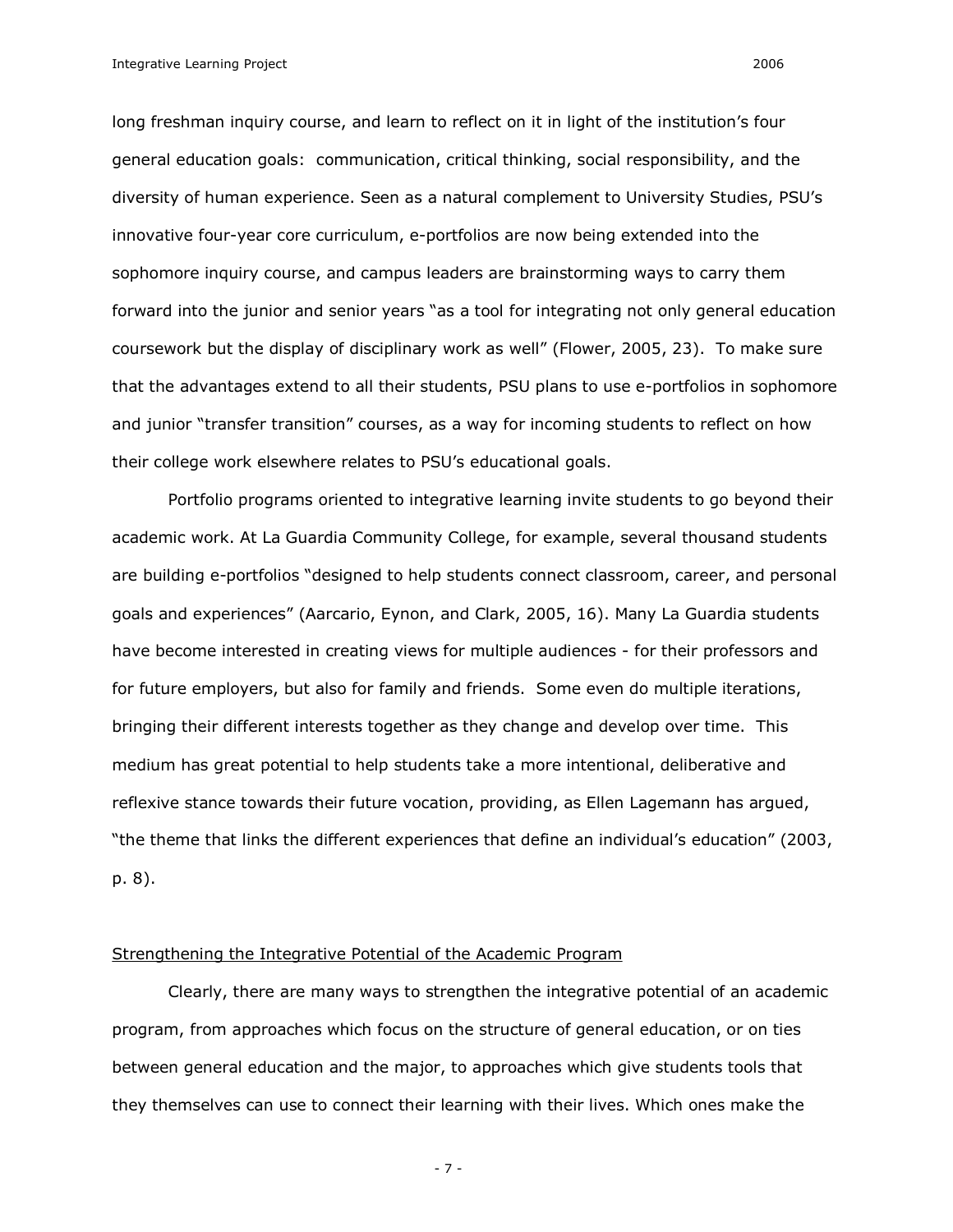Integrative Learning Project 2006

most sense for any particular institution depends on what is already happening on campus, as well as on the strength of its commitment to integrative learning as an educational goal. One of the major lessons from the experience of the Integrative Learning Project, however, is that institutions often seek to enhance integrative learning in conjunction with other initiatives. Indeed, most of the 139 institutions applying to the Integrative Learning Project were "already deeply engaged in a multiplicity of reform efforts in undergraduate education, including innovations in curriculum, instruction, and assessment." And this makes sense: students need multiple opportunities to develop the integrative arts, and all the help they can get from faculty who design and teach courses with integrative learning in mind.

Done well, campus efforts to strengthen integrative learning follow an arc not unlike a student's own. One initiative feeds into another, the latter returns the favor to enrich the first, and so on in spiral fashion over the years. A student portfolio program, for example, provides undergraduates with a place to collect samples of their work and prompts them to connect their learning both to their lives and to institutional goals. And in doing so, it also offers institutions a powerful tool for looking at their programs through the work their students do, and the meaning they actually make of it. Bringing faculty together to read a selection of portfolios becomes an occasion for faculty to gain a better understanding of integrative learning and how it develops, as well as to consider what improvements might be made in the complementary domains of curriculum, pedagogy, faculty development, and assessment.

There have always been and always will be students who integrate learning on their own, students whose minds "just work like that," who have been inspired by an overriding interest or passion that provides a framework for bringing things together, or who have been coached by an influential parent, teacher, professor, or mentor from some other walk of life. And of course, nearly everyone has the ability, at least on occasion, to turn serendipity into sense. But the challenges of the world today place a premium on integrative learning in personal, professional, and civic life (Huber and Hutchings, 2004). Integrating

 $-8-$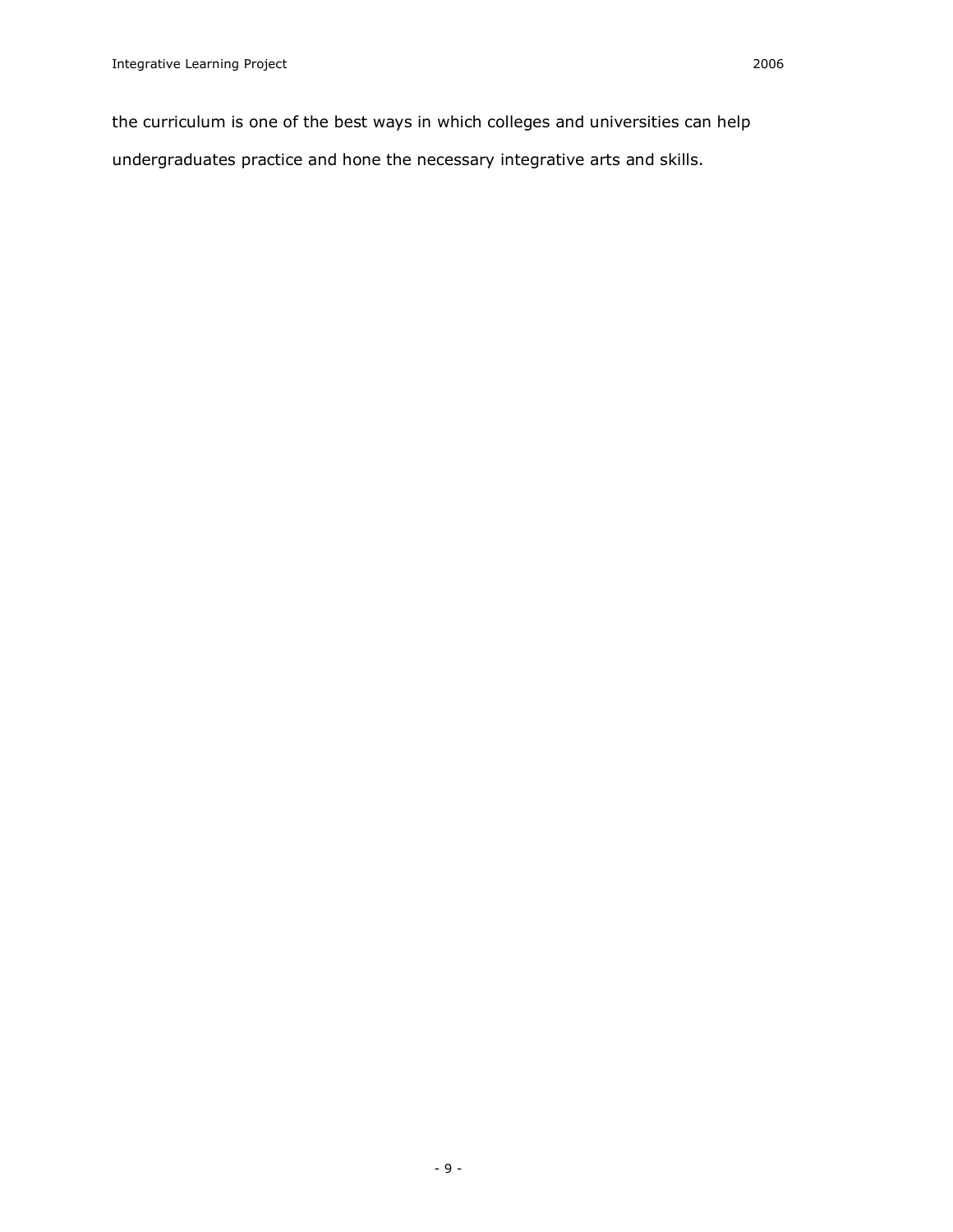Notes

 $1$  I am indebted to Andrea Leskes for the distinction between "integrative" and "integrated."

 $2$  In 2005, the National Survey of Student Engagement (NSSE) reported that 63 percent of first-year, and 72 percent of seniors said that they did quite a bit or very much coursework that involved "synthesizing and organizing ideas, information, or experiences," while 70 percent of first-year and 78 percent of seniors said that they did quite a bit or very much coursework that involved "applying theories or concepts to practical problems or in new situations" (2005, p.43). In that same year, 58 percent of seniors planned to do or had already done a culminating senior experience; 72 percent planned to do or had done community service or volunteer work; and 78 percent planned to do or had already done a "practicum, internship, field experience, co-op experience, or clinical assignment" (2005, p.49). NSSE's subjects for 2005 included "about 237,000 first-year and senior students at 528 different four-year colleges and universities" (2005, p.40).

 $3$  I am influenced here by Mary Catherine Bateson's view of "spiral learning:" "Lessons [that] are too complex to grasp in a single occurrence spiral past again and again, small examples gradually revealing greater and greater implications" (1994, p.30).

<sup>4</sup>Bell's quote (1968, p.291) is cited in Derek Bok's *Our Underachieving Colleges* (2006, p.262).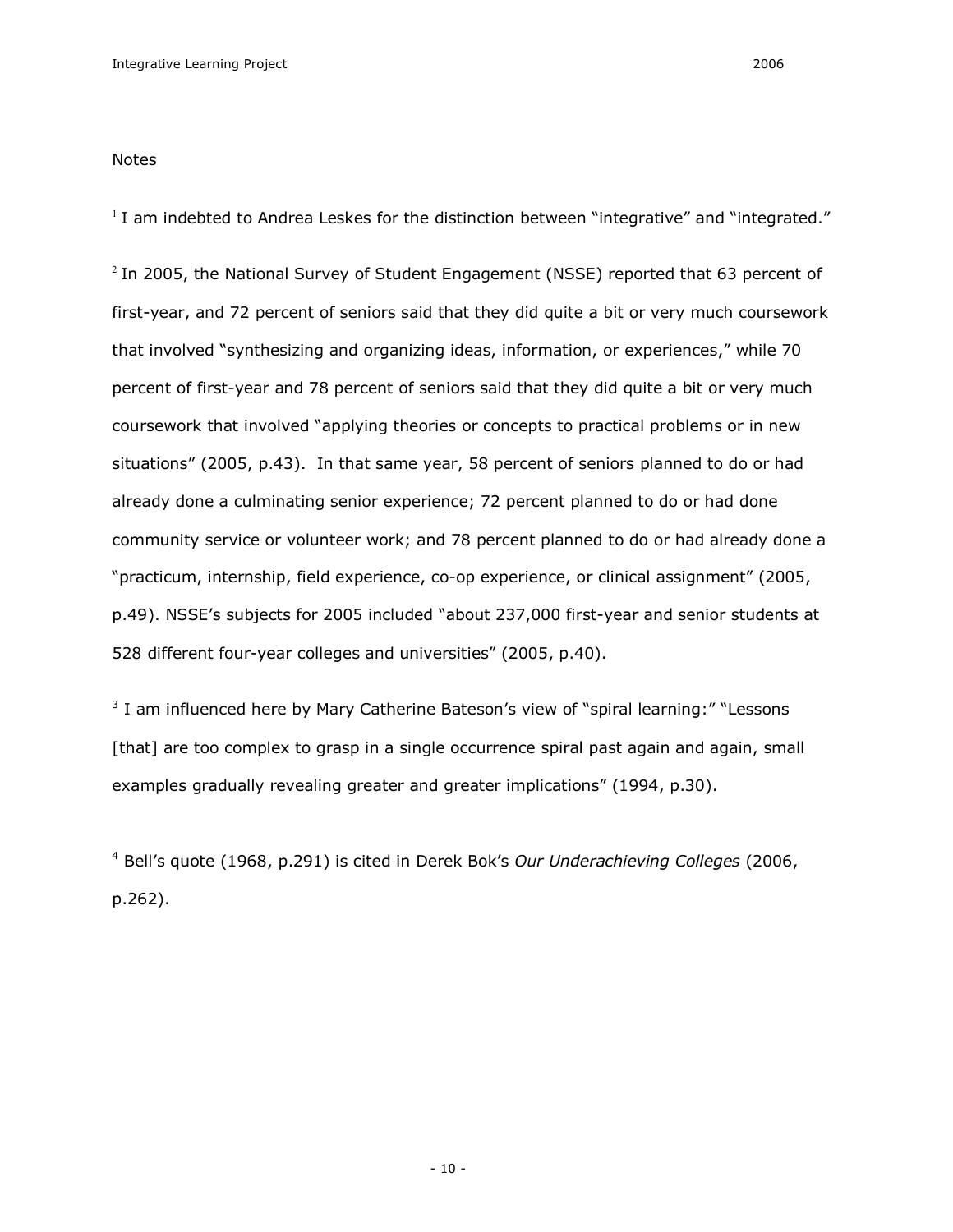#### References

Arcario, Paul, Eynon, Bret, Clark, J. Elizabeth. Making Connections: Integrated Learning, Integrated Lives. Peer Review, Summer/Fall 2005, pp. 15-17.

Bateson, Mary Catherine. *Peripheral Visions: Learning Along the Way*. New York: Harper Collins, 1994.

Bierman, Scott, Ciner, Elizabeth, Lauer-Glebov, Jacqulyn, Rutz, Carol, and Savina, Mary. Integrative Learning: Coherence out of Chaos. Peer Review, Summer/Fall 2005, pp. 18-20. Bell, Daniel. *The Reforming of General Education: The Columbia College Experience in Its National Setting*. Anchor Edition, 1968.

Bok, Derek. *Our Underachieving Colleges: A Candid Look at How Much Students Learn and Why They Should be Learning More*. Princeton, NJ: Princeton University Press, 2006. DeZure, Deborah, Babb, Marcia, and Waldmann, Stephanie. Integrative Learning Nationwide: Emerging Themes and Practices. Peer Review, Summer/Fall 2005, pp. 24-26. Huber, Mary Taylor, and Hutchings, Pat. *Integrative Learning: Mapping the Terrain*. Washington, DC: Association of American Colleges and Universities, 2004. Lagemann, Ellen. The Challenge of Liberal Education. *Liberal Education* 89 (2): 613. Leskes, Andrea. Foreword to *Integrative Learning: Mapping the Terrain*, by Mary Taylor Huber and Pat Hutchings. Washington, DC: Association of American Colleges and Universities, 2004.

Mach, Jean, and Burke, Michael. Tools for Thought: Using Math and English to Explore Contemporary Issues. Presentation at the Conference on Integrative Learning: Creating Opportunities to Connect. AAC&U's Network for Academic Renewal, Denver, CO, October 22, 2005

National Survey of Student Engagement. *Exploring Different Dimensions of Student Engagement: 2005 Annual Survey Results*. Bloomington, IN: Indiana University Center for Postsecondary Research, Bloomington, 2005. [http://nsse.iub.edu.](http://nsse.iub.edu)

 $-11-$